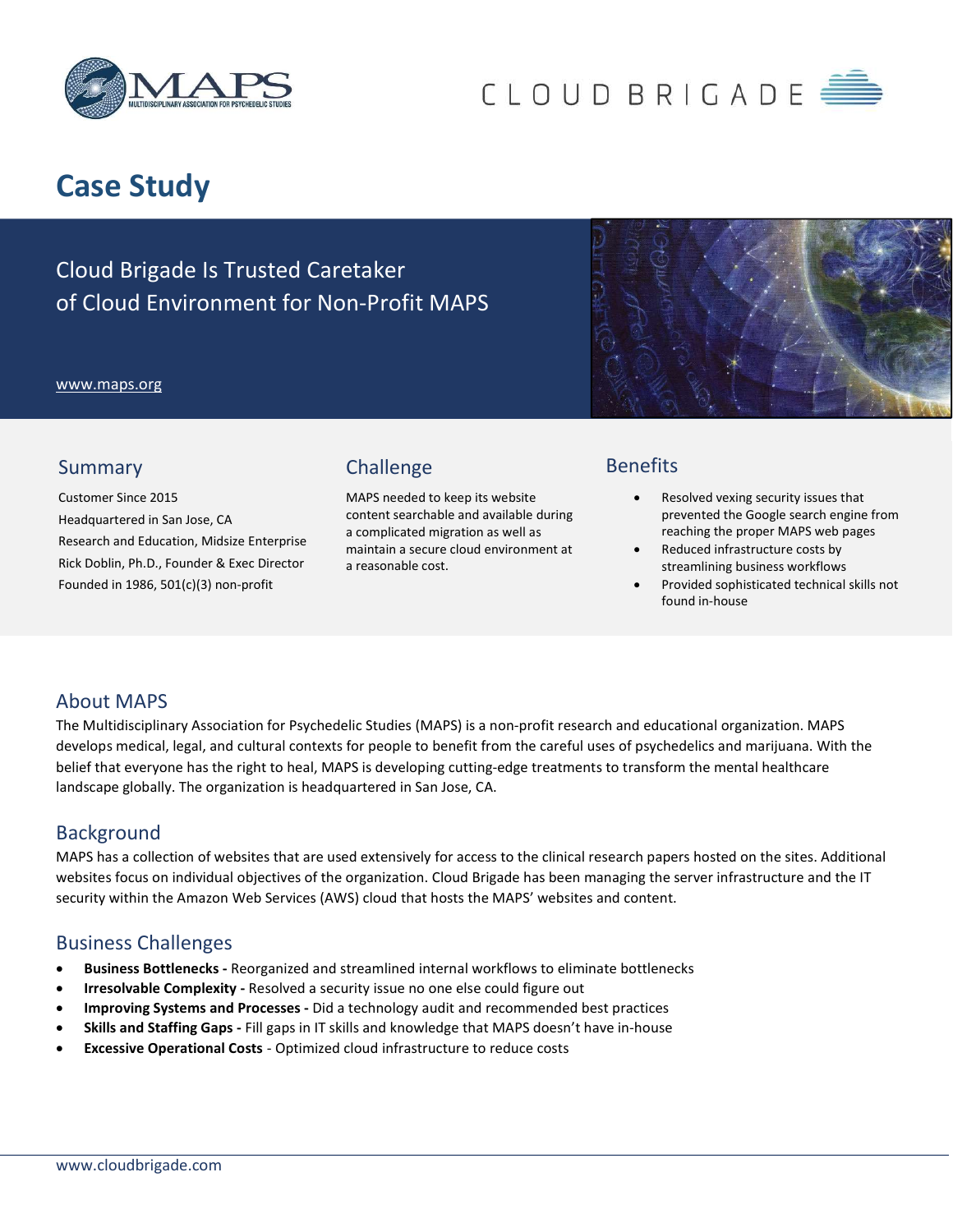## Why Cloud Brigade

MAPS has engaged Cloud Brigade as a sort of jack-of-alltrades IT support organization since 2015. The relationship began with Cloud Brigade offering strategic advice and technical assistance on all sorts of IT matters. The engagement evolved to include ongoing technical support for MAPS' AWS cloud infrastructure, application support for migrating research reports from one content management system to another, security improvements, cloud cost optimizations, and more.

"Cloud Brigade manages the entire infrastructure of our websites, servers, and other IT-related platforms. The company also provides excellent consultation and recommendations regarding topics that our organization may not be familiar with, including suggestions relating to our AWS setup that have saved us considerable money that can now be applied elsewhere."

 – Bryce Montgomery, Associate Director of Marketing Communications, MAPS

## Smoothing the Rough Edges of Website and Content Migration

MAPS is known worldwide as a premier source of technical research materials and studies pertaining to psychedelic substances. Global affiliates are encouraged to access the catalogued research and incorporate it into their own projects and work.

The organization has a vast content management system (CMS) – two, actually – and several websites to store and provide access to the proprietary research reports. Cloud Brigade maintains this cloud-based infrastructure and provides application support around the migration and integration work among multiple websites.

MAPS has been taking a phased approach to rolling out a new content-serving website. The original site uses a CMS called Joomla, and the intention is to migrate the entire website and the content to WordPress. As MAPS' third party development partners worked on developing and rolling out the new site and migrating the content, Cloud Brigade made sure that affiliates could access the content without having to know which site was currently hosting the content. So, a user could

request a specific document, and Cloud Brigade would take that request and route it to the appropriate CMS.

The process is transparent to the user, but the technical work behind the scenes is complex. Cloud Brigade calls it contentbased routing. When a user is on the MAPS.org website and requests specific content, there is a server behind that request that has to determine which backend website and CMS to route the request to, whether it's Joomla or WordPress. Cloud Brigade created and maintains the look-up service to quickly locate the desired content. From there the requested document can be retrieved and served to the user without delay.

"It's not uncommon for us to support migration efforts like this one," says Chris Miller, CEO of Cloud Brigade. "As companies work through these transitions of their websites, it's a heavy lift and it's very complicated to migrate, and maybe it can't all be done at once. We provide various levels of support specific to web applications and websites and moving the data around, setting up staging sites and deploying this content-based routing. It's complicated but it's an area where our team really shines."

The third party developer that was attempting to migrate the Joomla site ran into performance issues with the new WordPress site related to the massive amount of content being carried over. Cloud Brigade worked with this developer and provided support to troubleshoot and identify the causes of the extreme performance degradation. "Our team jumped in to help and found the bottlenecks that were causing the performance issues so they could be cleared out," says Miller.

## **Technology**

 Software: Joomla, WordPress, Linux, NGIX, PHP

#### Services

- Cloud Infrastructure: Amazon EC2 (Elastic Compute), RDS (Relational Database Service), Simple Storage Service (S3), and CloudFront
- Application Support: Complex CMS migration and integration project
- **Security:** Amazon Virtual Private Cloud and AWS Identity & Access Management

### Solving Vexing Security Issues

MAPS has experienced a few challenging IT security issues, including one that baffled other IT contractors serving this client. Bryce Montgomery, Associate Director of Marketing Communications at MAPS, describes a challenging issue that overtook the organization's website for a while. "Somehow

Partners

**NGINX** 

partner network